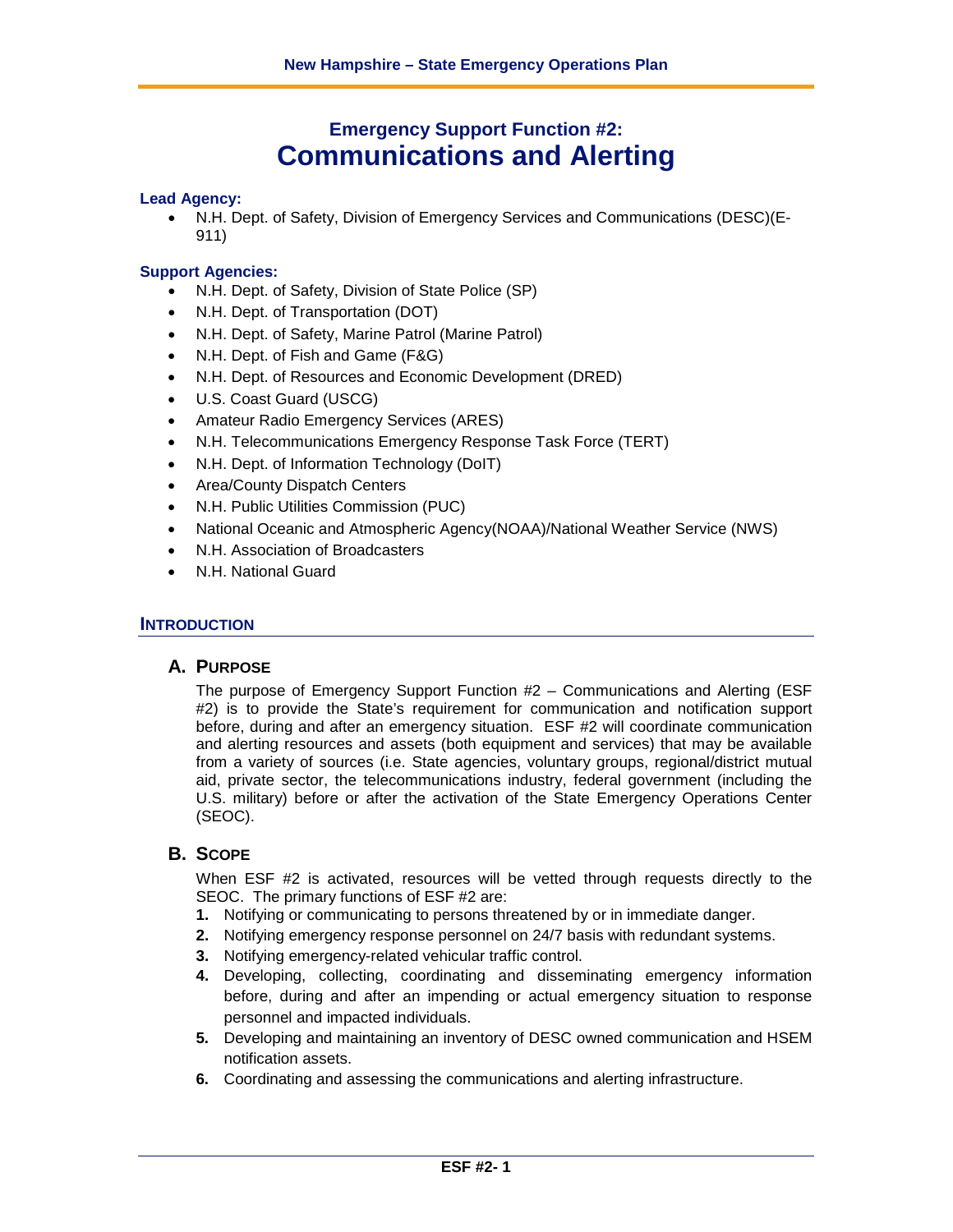- **7.** Developing and implementing policies for the dissemination of public warning and notification processes.
- **8.** Providing logistical support, personnel, equipment and materials required to carry out the ESF #2 mission.
- **9.** Identifying obstructions and damage to the communications and notification infrastructure and capabilities as well as general impact assessments in support of the State emergency response priorities. Prioritization and initiation of emergency work tasking to make repairs and restore capabilities and assistance in the design and implementation of alternate/temporary services.
- **10.** Providing communication and alerting strategies for special and functional needs populations. Including the Telecommunication Device for the Deaf (TDD) and the Emergency Alert System (EAS).
- **11.** Serving as the State resource for communications and alerting technical expertise and guidance.
- **12.** Coordinating and providing communications for reception centers, mass care shelters and other appropriate response facilities.
- **13.** Assisting in meeting the communications needs of special response functions and incident-related needs (e.g. Search and Rescue).

# **SITUATION AND PLANNING ASSUMPTIONS**

# **A. SITUATION**

Local jurisdictions will coordinate communication and altering requirements for their area utilizing their individual resources, as well as the activation of mutual aid agreements, if available. Local EOCs provide direction and control. Requests for assistance at the State level will be made and assigned to ESF #2. The immediate use of the communications and alerting system for response and recovery activities may exceed the capabilities of local jurisdictions and the State, thus requiring assistance from the Federal Government to supplement efforts.

Responsibilities exist at each level of government to carry out alerts and warning as the situation warrants. State, regional and municipal governments and selected private facilities (e.g. Seabrook Station and Vermont Yankee) have developed several redundant alert and warning systems, procedures and capabilities.

Major communication systems used by the State of New Hampshire include:

- **1. Social Media** The State uses common web based social media platforms to communicate with the general public. This activity is coordinated with ESF #15.
- **2. Nuclear Alert System (NAS)** The utilities have established a microwave telephone network for use during an emergency. This network links the State Police Communications Center, the emergency management agencies, the near-site facilities, the plant's control room, and the Emergency Operations Facilities (EOFs) in the affected states. The system uses microwave channels (both owned and shared) linking Wescom SS-4 equipment. This self-powered, dedicated communications link serves as the primary notification mechanism. The system is also available for interstate administrative exchange of information. This NAS telephone equipment clearly identifies the telephones connected by this microwave system. An NAS backup system utilizing 800 Mhz conventional radio is in place if the primary circuit should fail.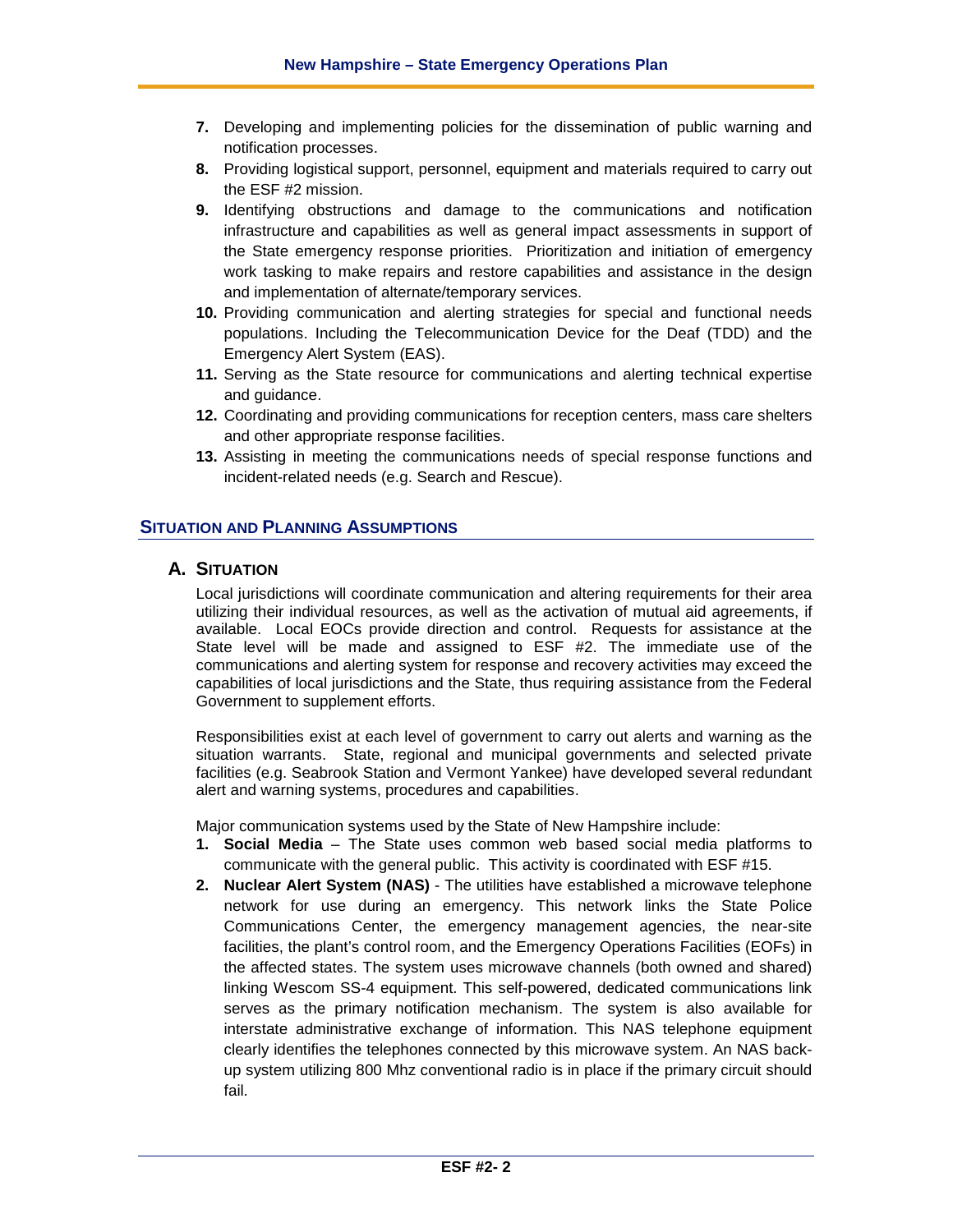- **3. Emergency Management Radio Network** HSEM maintains a radio network which links each local EOC to the SEOC and their respective IFOs, if activated. In addition, the system allows local EOCs to communicate with each other within the respective EPZs. This non-secure network utilizes a system of repeaters, which are located near each EPZ. Each repeater has back-up electrical power and is controlled by dedicated microwave channels and/or UHF linking channels.
- **4. Integrated Public Alert and Warning System (IPAWS)** is a federal system that modernizes alert and notification. This system is designed to integrate EAS, NAWAS, Commercial Mobile Alert System (CMAS), and NOAA Weather Radio All Hazards.
- **5. State Police Radio Network** The NH State Police radio network uses public safety frequency spectrums and remotely controlled mountain-top repeaters/transmitters to maintain a communications link with selected state agencies, the Governor, and state police organizations of other states. This system is used as a non-secure communications link with secure capabilities. A P25 VHF high-band frequency spectrum is used to communicate with NH State Troopers, municipalities and other state agencies.
- **6. Police Portable Radio** These radios are used by State Police, local police departments and selected state agencies. Portable radios, owned by local police organizations, contain State Police high-band frequencies along with channels used by the local dispatch center.
- **7. State Police Mobile Radio** These are vehicular-mounted versions of State Police portable radios.
- **8. National Warning and Alert System (NAWAS)** The National Warning System, or NAWAS, is a dedicated nationwide early warning system established by the U.S. Department of Defense. It is used to broadcast information to each of the 50 states, U.S. territories and possessions, and selected military and governmental locations. NAWAS, which uses landlines as well as microwave channels, has back-up electrical power. It enters New Hampshire through HSEM and the State Police Communications Center. In NH, a state network, which is separate from the national circuit, connects with 18 state warning points as well as with SWNHDFMA and RCDC.
- **9. National Oceanic and Atmospheric Administration, National Weather Service (NOAA/NWS Weather Radio)** - A network of radio stations that broadcast continuous weather information directly from nearby weather forecast offices of the National Weather Services.
- **10. The Emergency Alert System (EAS)**  The EAS is designed to provide a timely and reliable means of notifying the public and disseminating information on emergency public information broadcast outlets (AM or FM) should an emergency occur. In addition to the "live message" capability of the system, emergency messages have been pre-developed and recorded. This capability allows the EAS to be promptly activated.
- **11. The Emergency Notification System (ENS)** The Emergency Notification System (ENS) operated by the Division of Emergency Services and Communications (DESC) is a web-based application that enables staff to deliver a message to a targeted group of people in the state through several different methods and protocols. The first method on the ECN CityWatch platform and is based on targeting a group of people based on a fixed location. Whether it is utilizing the nearly 1 million land-line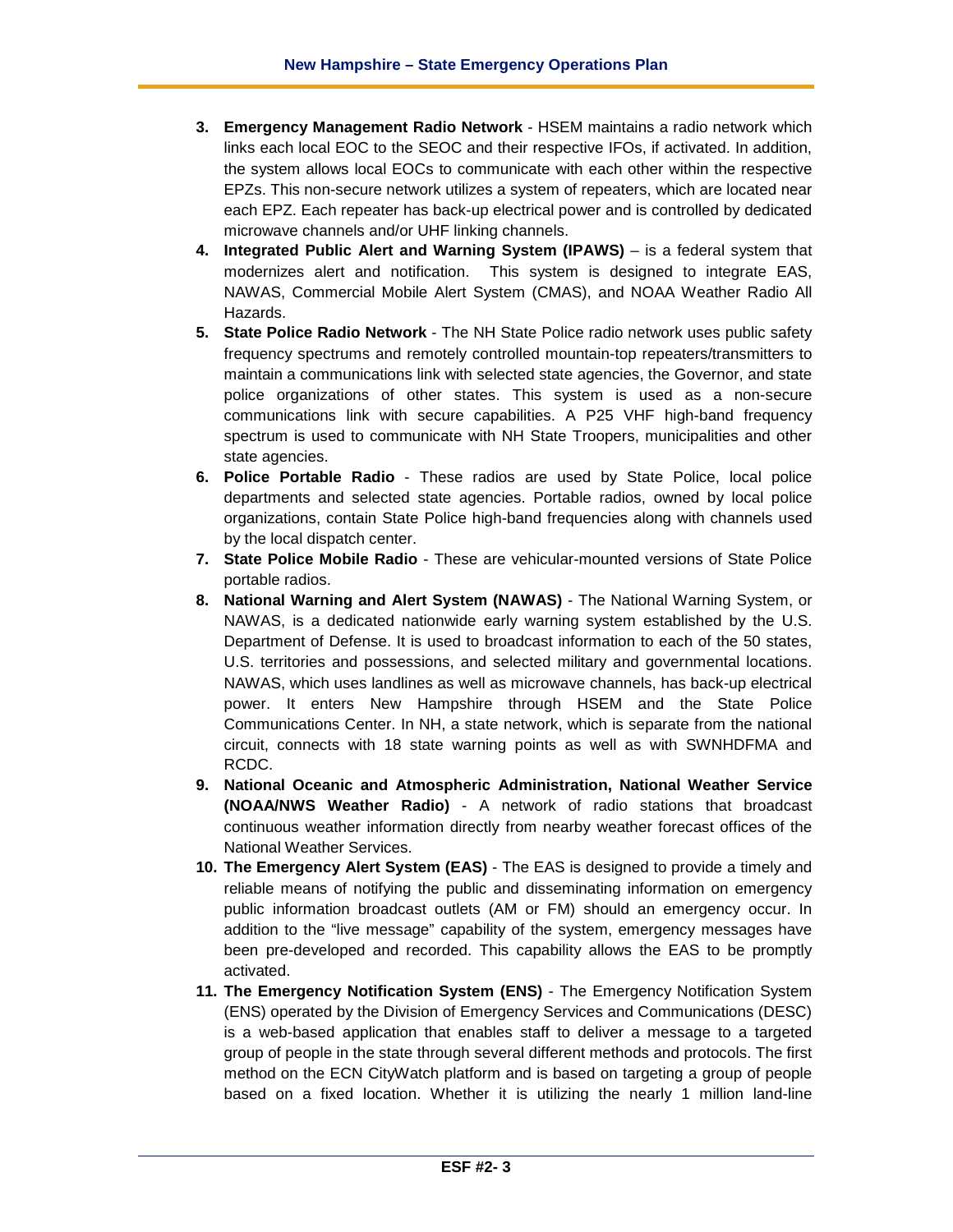telephones in the 9-1-1 Database or leveraging data entered by the public on the ENS Self-Registration page, the system can send an alert out via voice, email or text message (SMS) to anyone who lives or registered in a targeted area. The email and SMS messages are delivered immediately, while the voice messages are delivered via 138 phone lines operated by the DESC. The second method is on the ECN CodeRED platform and is based on targeting people based on their currently location. When a mobile-targeted message is generated it is delivered to two ways. First, anyone who had downloaded the CodeRED Mobile Alert Application on their phone will receive this message immediately. Those messages may also contain photos and links to webpages. Secondly, a 90 character text-only message is transmitted via the Integrated Public Alert and Warning System (IPAWS). The IPAWS system is managed by FEMA and can only be used for imminent threats to the loss of property or life. While limited in use, since this system is integrated directly with all of the mobile carriers, an emergency message is able to reach every smartphone in a targeted area. The final method, also using the CityWatch platform, is to deliver a message to a pre-determined contact list. Using this functionality, a user may distribute a voice message, email or SMS to a list of people for a variety of purposes such as requesting extra staff or alerting key officials about an impending activation.

- **12. Commercial Telephone -** This is the standard commercial telephone equipment offered to the public. It will be used for many of the communications requirements during an emergency. The commercial telephone system is the primary communications link and the radio system serves as back-up.
- **13. Amateur Radio -** The Radio Amateur Civil Emergency Service (RACES) and Amateur Radio Emergency Service (ARES) are viable ancillary communications networks between local and State organizations. During an emergency, a pool of RACES and ARES volunteers may be utilized by the HSEM, Risk or Host communities. They utilize privately-owned amateur radio equipment to provide statewide and nationwide back up communications. HSEM has amateur radio equipment located at the SEOC to implement this network, as needed.
- **14. FEMA National Radio System (FNARS) -** This is a dedicated, high-frequency radio network linking FEMA Regional Offices and each of the states' emergency management organizations. FNARS provides a multitude of capabilities between these organizations.
- **15. Local Dispatch Radio Network** This is a network used by emergency personnel to communicate with the local dispatch center. It uses separate frequencies for police and fire communications. This network may also dispatch other municipal services such as highway departments and ambulance services.
- **16. Telephone Facsimile System (FAX)** This system consists of a number of highspeed facsimile machines located in key places. In general, it permits the transmission and reception of hard copy data.
- **17. Other** Various state and local radio and telephone-based systems, including Reverse 911 and Code Red systems.

# **B. PLANNING ASSUMPTIONS**

**1.** A significant disaster will severely impact the communication and alerting infrastructure. Many communications systems and activities will be hampered by the damaged and/or disrupted communication infrastructure.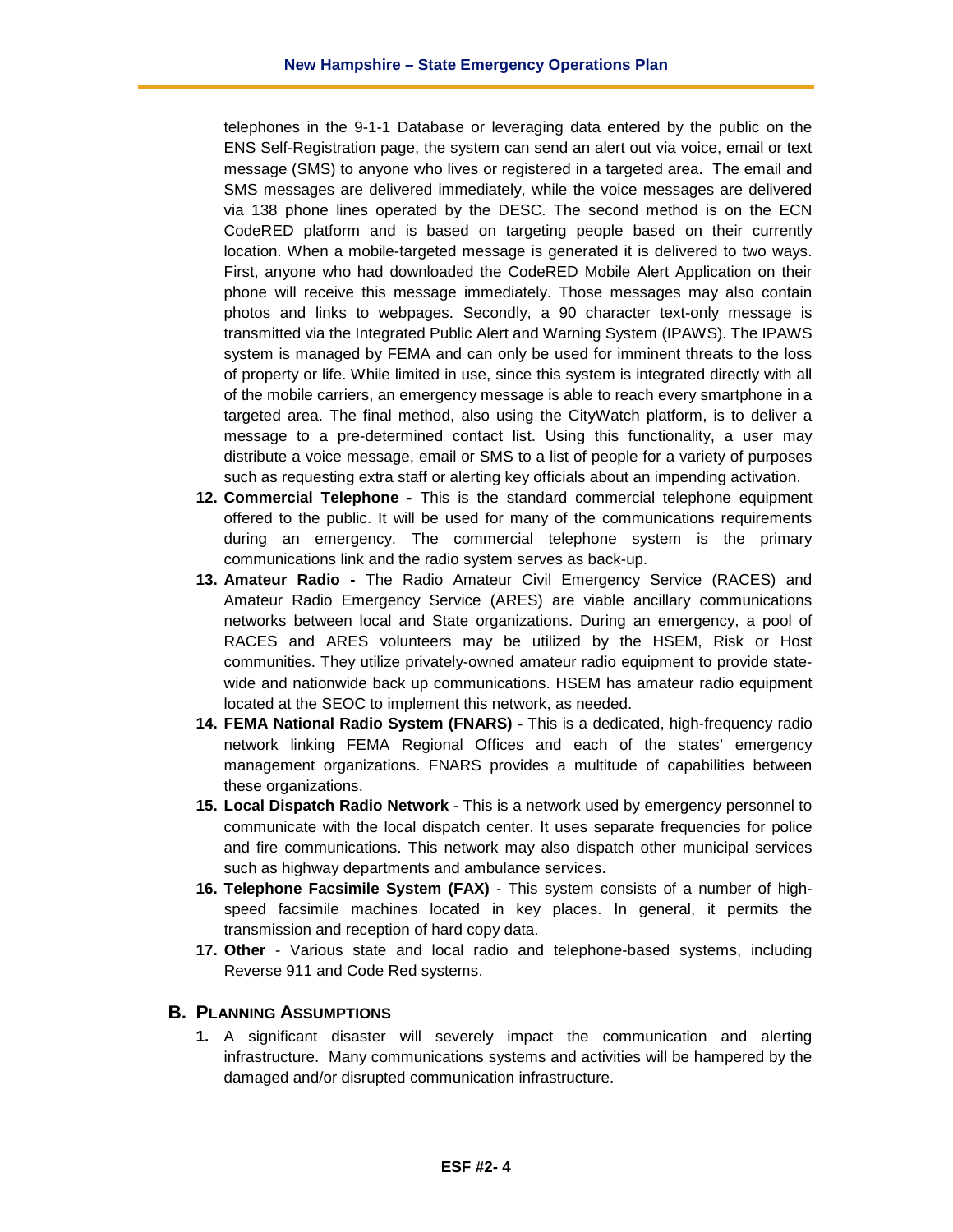- **2.** Initial alerting and warning information or notification may be received from federal, private, state, regional, local and/or other sources.
- **3.** Dispatchers at State Primary (or Alternate) Warning Point, in coordination with the N.H. State Police, and other appropriate points will disseminate incoming alerts received over established warning systems following appropriate and pre-determined fan-out systems.
- **4.** The initial N.H. State Police capability to serve as the State Warning Point may become disabled at any point during an emergency.
- **5.** There may be a need to alert and move a large number of evacuees out of an area and will require on-going notifications during the incident. The transportation infrastructure may also be significantly damaged.
- **6.** There may be a need to contact and provide communications to a large number of responders, which may require redundant and compatible communications.
- **7.** Some individuals may need specialized communications and/or notification systems.
- **8.** There may be a need to notify and communicate with a large number of individuals moving into the state from other states or impacted areas. This will require specialized information and communication methods to assist in providing directions to reception centers, shelters, and surge routes.
- **9.** There may be a shortage of fuel or fuel delivery capabilities to maintain back-up systems for the communications infrastructure. However, the State does maintain contracts to supply fuel to critical infrastructure.
- **10.** The impact of the incident may make traditional routes and access to the communications infrastructure impassable.
- **11.** There may be issues regarding capabilities of back-up batteries and power-sources to antennae, etc.
- **12.** Specialized notification and communication systems may need to be established for hostile-action based events.

# **CONCEPT OF OPERATIONS**

# **A. GENERAL**

- **1.** All intrastate communication and alerting assets made available for emergency management purposes will be subject to the control of ESF #2 with the following exceptions:
	- a. Communications required specifically for military and other federal personnel.
	- b. Federally or privately controlled or operated communication assets unless specifically made available to the State.
- **2.** Equipment requests and inventories will be made by using the National Incident Management System (NIMS) Resource Typing, to the fullest extent possible.
- **3.** Amateur Radio, through organizations such as ARES and TERT, may be critical during emergency response efforts.
- **4.** A 24/7/365 notification system will be provided for the public and response personnel.
- **5.** Federal communications support agencies identified in the Federal ESF #2 Communications will be tasked with transmitting information to the DWI Center. In no instance will fatality lists be transmitted via amateur radio of the ARC 47.42 MHZ System.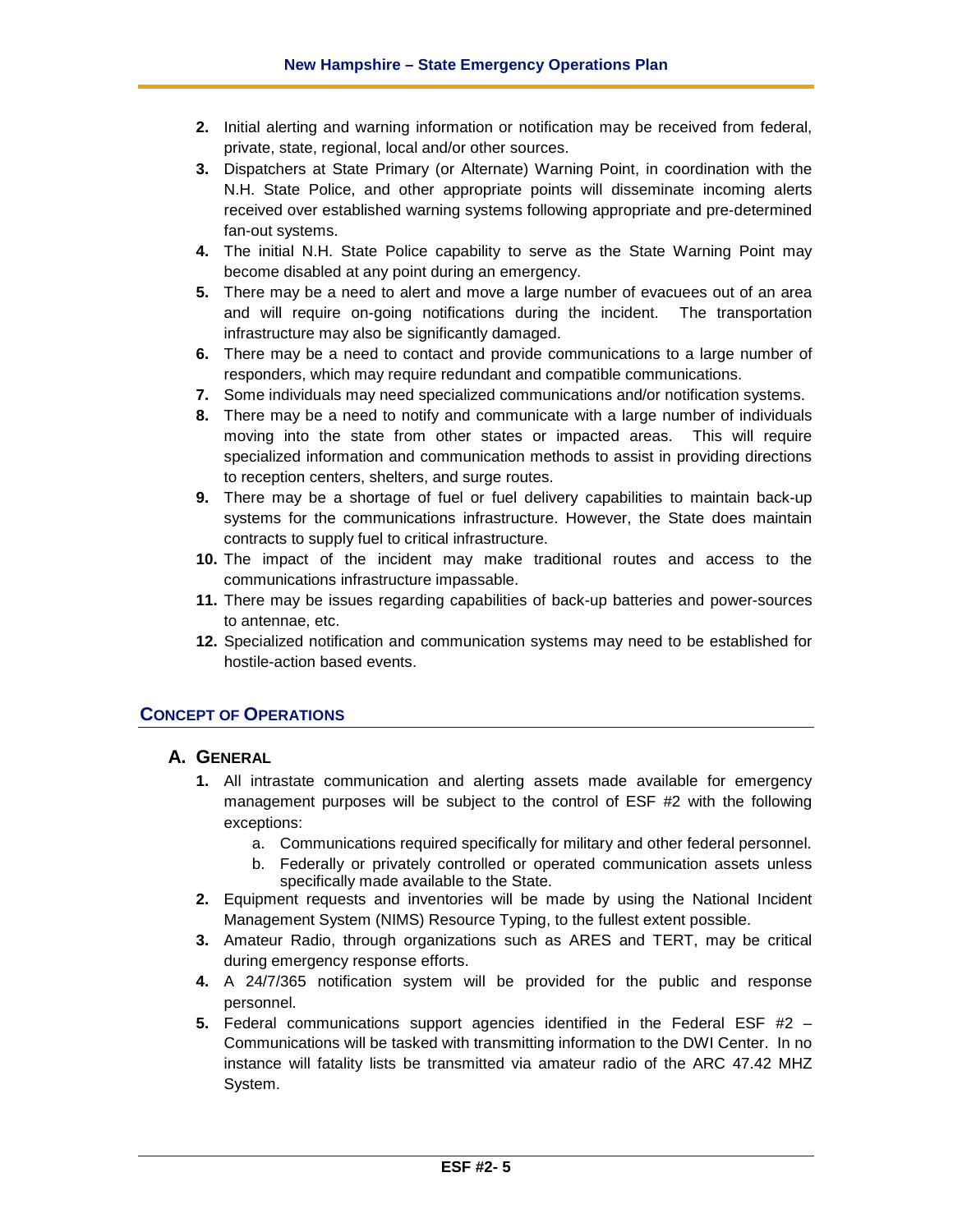- **6.** Unified Command should be used to manage communication assets in the field due to the number and variety of government and private sector organizations that may be involved.
- **7.** Functional Needs Population Most people who have limitations that interfere with the receipt of, and effective response to information are self-sufficient, but need alternate communication methods. The individual is usually the best resource for determining the method for effective communication. This group is a large and diverse population of those who have difficulties hearing, seeing, speaking, or understanding. They may not be able to hear verbal announcements, see directional signage to assistance services, or understand how to get food, water and other assistance because of a hearing, understanding, cognitive or intellectual limitations. This population includes, but is not limited to, persons who:
	- a. Are ethnically and culturally diverse;
	- b. Have limitations or are unable to read or understand English;
	- c. Have reduced or no ability to speak;
	- d. Have reduced or no ability to hear; and,
	- e. Have limitations in learning and understanding.

In general, all ESFs may require technical assistance and/or guidance for meeting the needs of individuals with these challenges in a timely manner. However, close collaboration and the development of unique strategies will occur with ESF# 15, Public Information.

#### **B. ORGANIZATION**

**1. Organizational Chart (Command & Control):** ESF #2 shall function under the direction and control of the SEOC Logistics Chief (See Organizational Chart in SEOP Base Plan. Chapter IV.4.d).

# **2. Operational Facilities/Sites**

ESF #2 may have to participate on several emergency teams and/or co-locate at several emergency facilities simultaneously (in-state or in another state through mutual aid). A listing of the teams and facilities through which ESF #2 may have to function follows:

- a. **Evacuation, Staging, Reception, Sheltering Areas –** In coordination with other ESFs and local entities, identify and maintain communications and notification capabilities for evacuation, surge and/or re-location of populations and response personnel and equipment.
- b. **Agencies' Emergency Operations Centers -** In addition to receiving ESF #2 missions, agencies may receive additional missions serving in a lead or support role to other emergency support functions. Agencies may use a "central" Emergency Operations Center concept to manage the different roles and accomplish all mission assignments. The "central" Emergency Operation Center is a "clearinghouse" that is used by the agencies to "track" assigned missions, resources committed, resources available, needed support for resources committed, needed contracts and contractors, and many other matters necessary for an effective emergency operation. In addition, some agencies may develop an "inter-agency" emergency operation center that is below the "central" emergency operation center or clearinghouse.
- c. **State Emergency Operations Center Mission Tasking -** The ESF #2 representative will assign request for assistance to the agency or agencies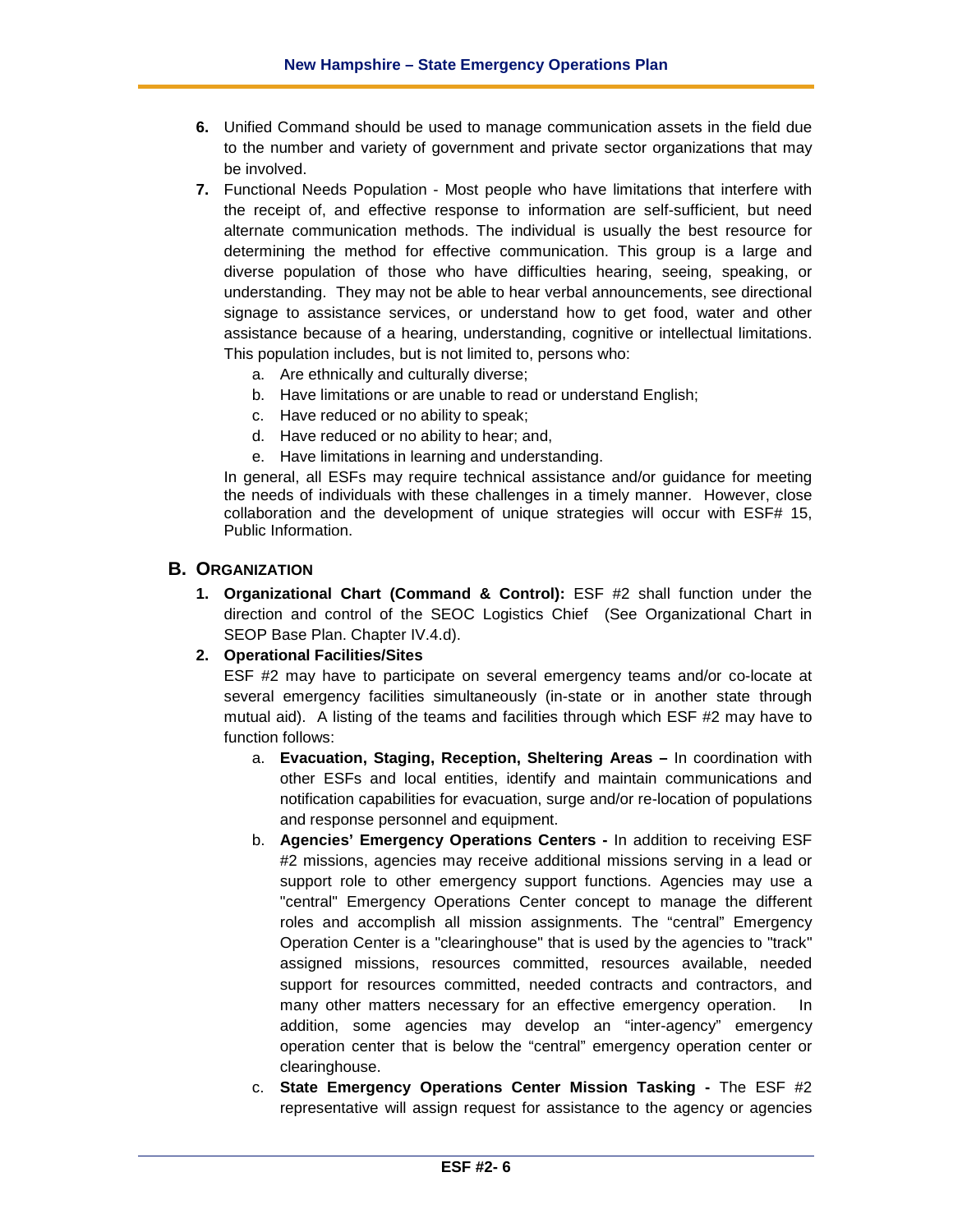that have the most appropriate resources and expertise to accomplish the task. No agency should be tasked more than another to ensure a balance in "mission" tasking and to maximize the use of all available resources. Mission Tasks will be posted to WebEOC.

- d. **Field Operations –** ESF #2 may serve in Field Operations (i.e., Mobile Command Vehicles, the Forward State Emergency Response Team, Impact Assessment Teams: Rapid Response Team, Preliminary Damage Assessment Team, Disaster Field Office operations, Recovery Center operations, intrastate and/or interstate mutual aid assistance). Since activation of these activities usually occurs early in an event, its activation sequence should be prepared for in the first hours of an event.
- e. **Specialized and Mutual Aid Teams –** Specialized local, Federal and Mutual Aid teams can be brought in as resources if the proper channels for requesting assistance are followed. Proper declarations would be required and requests should be made on an executive level to mobilize, as appropriate. It will be up to the Local Incident Commander, in consultation with the ESF #2 representative in the SEOC to make the determination when and to what extent to utilize volunteer organizations in activities.
- f. **Federal Resources -** When ESF #2 foresees or has a need for resources not otherwise available, action will be taken to secure such resources through the *National Response Framework* (NRF) or some other federal source. Normally, an action to secure a resource from a federal source would be coordinated with/through the State Coordinating Officer and/or the Federal Coordinating Officer. However, if an ESF agency has no recourse through the Federal Emergency Management Agency, that ESF #2 may coordinate directly with the federal agency that can provide the needed federal resource.
- g. **Contracts and Contractors -** Resources that are available through ESF #2 may, at times, best be obtained through a contractor. Agency(ies) contracts may be utilized or access to State of NH or private sector contracts may be made through coordination with ESF #7- Resource Support.
- h. **Mitigation and/or Redevelopment -** ESF #2 does not have budgetary authority or funds for mitigation or redevelopment needs that result from an emergency or disaster. Therefore, ESF #2 can only provide (as in-kind or matching) professional, technical, and administrative personnel and their use of related equipment for mitigation and redevelopment efforts that may follow an event. Such in-kind or matching resources can be used to support the review, investigation, contracting, and other professional, technical, and administrative tasks generally required for mitigation and/or redevelopment activities.

# **3. Policies**

a. **General:**

Actions initiated under ESF #2 are coordinated and conducted cooperatively with State and local incident management officials and with private entities, in coordination with the State Emergency Operations Center (SEOC). Each supporting agency is responsible for managing its respective assets and resources after receiving direction from the ESF #2 Lead Agency.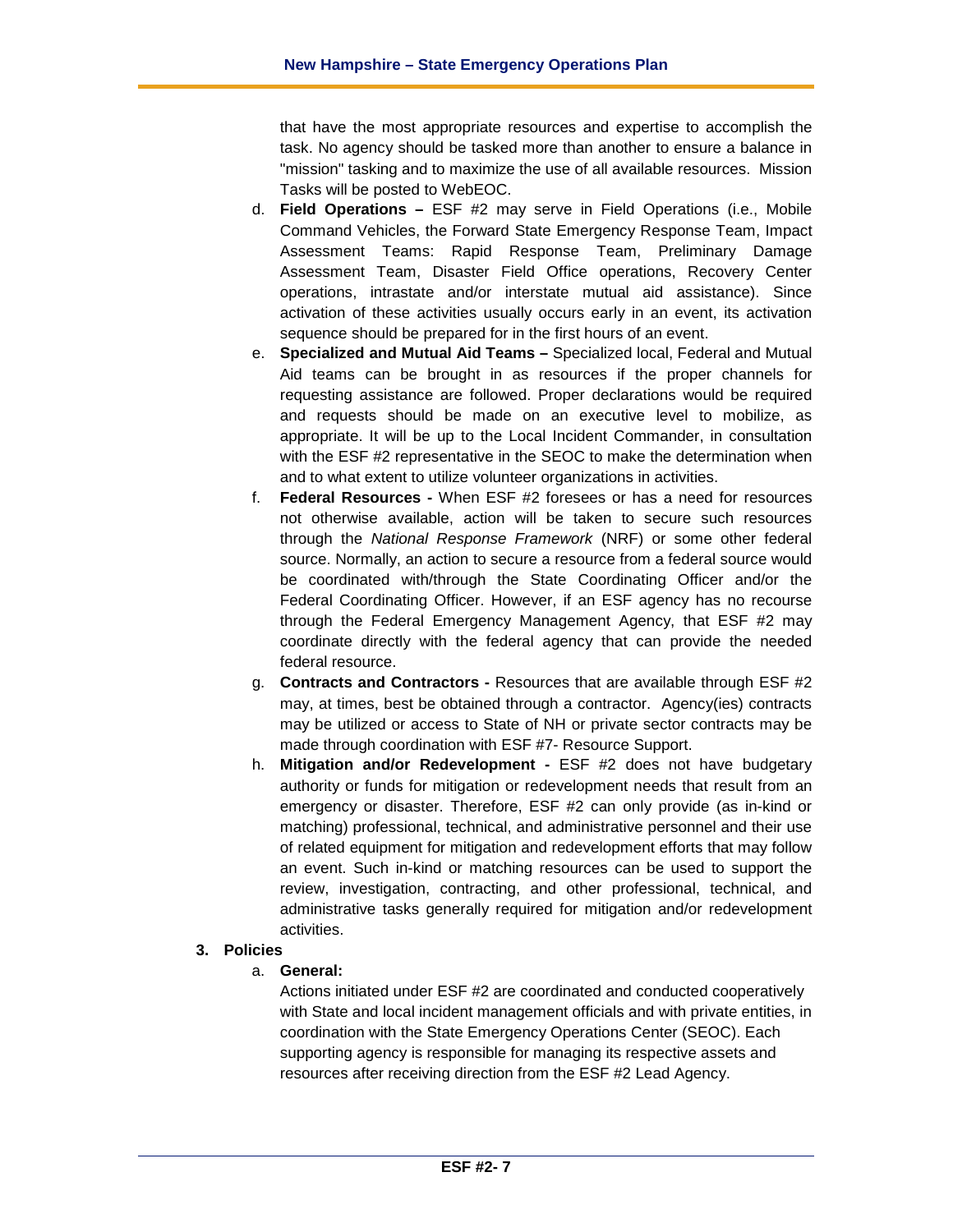# **PHASED ACTIVITIES**

# **A. PREVENTION/PREPAREDNESS ACTIVITIES**

- **1.** Plans are developed for the activation of ESF #2. Develop preliminary staffing rosters in case of the activation of the SEOC or a request to ESF #2.
- **2.** Staffing, contact numbers, etc. by all agencies involved in ESF #2 are maintained and reviewed/updated on a periodic basis.
- **3.** Periodic updates and planning information relative to ESF #2 are shared among all ESF agencies. Periodic meetings are held with all ESF #2 agencies.
- **4.** Appropriate plans and strategies are developed in advance of an incident to assure effective and efficient response by ESF #2 agencies. Plans should include appropriate "work-arounds" and assure compatibility of and redundancy to the systems.
- **5.** Conducting periodic testing and exercising of emergency communication and notification systems. (Note: Refer to Radiological Incidents at Nuclear Power Plants for schedule of testing/exercising for radiological emergencies.)
- **6.** The ESF #2 Appendix is maintained and reviewed with all ESF #2 agencies to assure clear understanding of responsibilities and requirements.
- **7.** Periodic communication is made with other ESF Lead Agencies to ascertain the need for ESF #2 support before, during and after an emergency.
- **8.** After-Action Reports and comments from previous incidents are reviewed to develop and implement remedial strategies, as appropriate.
- **9.** ESF #2 representatives receive training in WebEOC.
- **10.** Notification scripts are developed in consultation with the Public Information Officer (PIO).
- **11.** Appropriate records are developed and maintained for time worked and costs incurred by ESF #2.
- **12.** Communication and coordination with ESF #7 is established to prepare for potential resource/asset needs in time of an emergency.
- **13.** ESF #2 agencies are prepared to support the Emergency Management Assistance Compact (EMAC) and International Emergency Management Assistance Compact (IEMAC) including training of ESF on EMAC/IEMAC responsibilities, and preidentification of assets, needs and resources that may be allocated to support other states/provinces.
- **14.** Annually review the Department of Homeland Security Core Capabilities and integrate tasks as appropriate.
- **15.** ESF #2 personnel should integrate NIMS principles in all planning.
- **16.** The probability and time period of the response and/or recovery phases for the event are evaluated. Development of an "After-Action Report" for ESF #2 begins if an incident is anticipated.

# **B. RESPONSE ACTIVITIES**

- **1.** Assigning and scheduling sufficient personnel to cover an activation of the SEOC for an extended period of time. Providing updates and briefings for any new personnel reporting for ESF #2 duty. Maintaining and updating WebEOC for all ESF #2 agencies.
- **2.** Assessing the situation, types, availability, and location of response resources, technical support, and required services. Determining priorities for protecting human safety and public welfare (impacted populations and response personnel).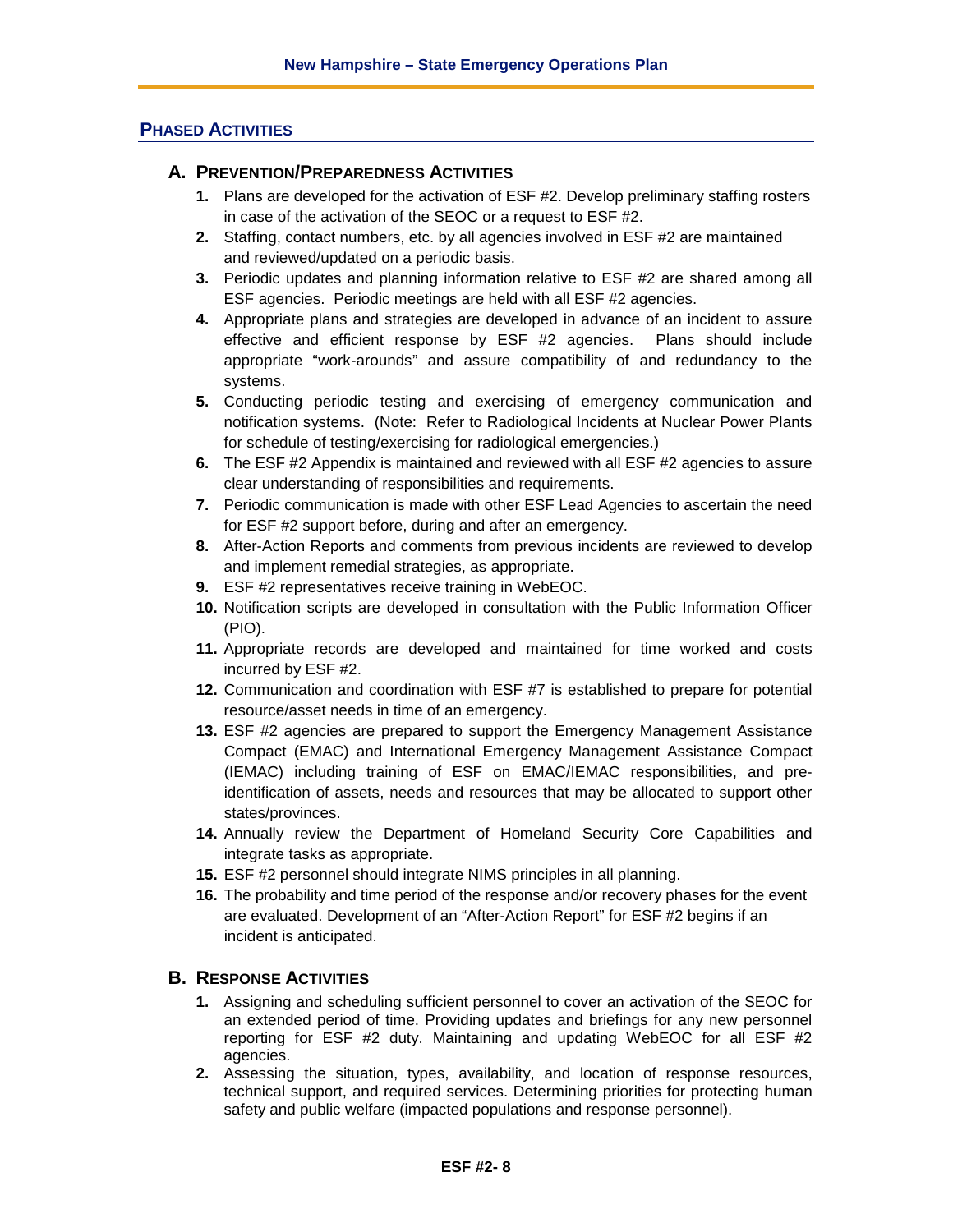- **3.** Planning and preparing communications and alerting systems to support the deployment of response personnel, Preliminary Damage Assessment Team and/or Damage Assessment Teams.
- **4.** Planning and preparing the communication and alerting systems needed to support the requests and directives resulting from a Governor declared State of Emergency and/or requests for a federal emergency/disaster declaration. Including the N.H. State Police notification and fan-out systems to response personnel on a 24-hour basis.
- **5.** Gathering and generating information that will be needed for periodic briefings, situation reports or the development of incident action plans.
- **6.** Continuing to consult with other ESFs to determine communications and alerting needs. Carrying out activities needed from ESF #2 during response phase.
- **7.** Continuing to track and assess capabilities of communication and alerting infrastructure, taking appropriate steps as necessary to assure continuity of operations.
- **8.** Planning for and establishing relief resources to replace or rotate with committed resources for extended operations.
- **9.** Continuing to monitor and respond to requests from mission-tasking.
- **10.** Assuring WebEOC is kept updated.
- **11.** Evaluating probability and time period of the recovery phase for the event. If recovery phase is probable, start pre-planning for recovery actions.
- **12.** Continuing development of an "After-Action Report" for ESF #2.

# **C. RECOVERY ACTIVITIES**

- **1.** Assigning and scheduling sufficient personnel to cover an activation of the SEOC for an extended period of time. Providing updates and briefings for any new personnel reporting for ESF #2 duty.
- **2.** Maintaining and updating WebEOC as appropriate for all ESF #2 agencies. Seeking information concerning projected date the SEOC will deactivate.
- **3.** Evaluating and tasking ESF #2 support requests for impacted areas. Continuing to coordinate activities and requests with partner ESFs.
- **4.** Coordinating appropriate records of work schedules and costs incurred by ESF #2 agencies during the event.
- **5.** Preparing for the arrival of and coordinate with FEMA ESF #2 personnel.
- **6.** Continuing to provide communications and alerting activities requested by Logistics or Operations Chief.
- **7.** Beginning assessments of damage and capabilities of communications infrastructure caused by incident and make report to appropriate bureau/agency as well as included in an After-Action Report.
- **8.** Generating information to be included in SEOC briefings, situation reports, and/or action plans.
- **9.** Identifying and tracking any lost or damaged equipment and record any personnel injuries or equipment accidents.
- **10.** If mitigation and/or redevelopment phase is probable, start pre-planning actions with agency, State, and/or federal officials. Implement and monitor "After-Action Report" for ESF #2.

# **D. MITIGATION**

- **1.** Providing updates and briefings for any new personnel reporting for ESF #2 duty.
- **2.** Evaluating the probability and time period of the mitigation and/or redevelopment phase for the event. Collaborating with other ESF agencies regarding mitigation and/or redevelopment activities that may need ESF #2 support. Beginning to plan for and provide support for mitigation and/or redevelopment activities that may begin before SEOC deactivation and continue for several months.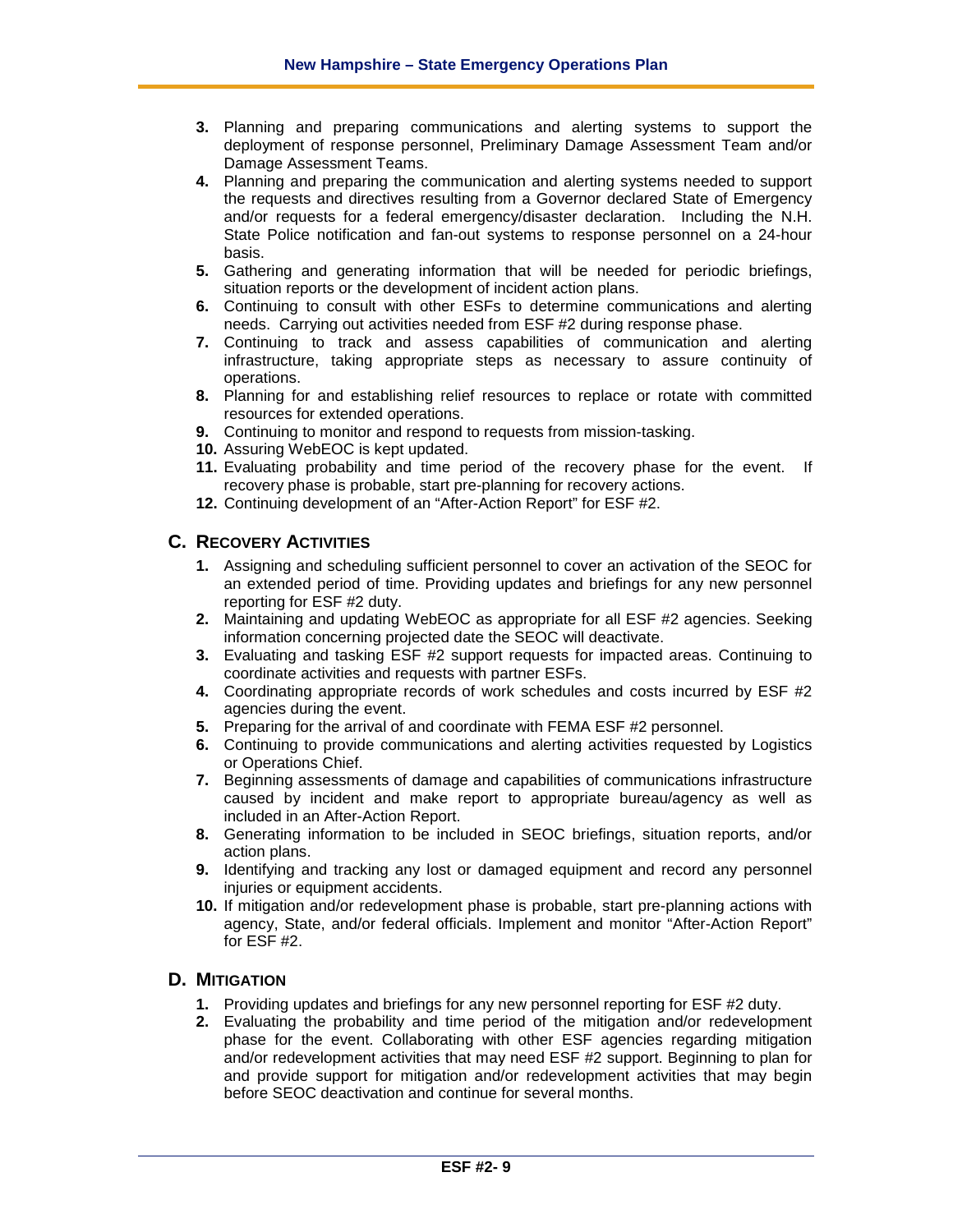- **3.** Supporting requests and directives resulting for the Governor and/or FEMA concerning mitigation and/or redevelopment activities. Probable requests and directives include establishment of review and study teams, support of local government contracting for mitigation and/or redevelopment needs, and other similar professional, technical, and administrative activities.
- **4.** Generating information to be included in SEOC briefings, situation reports, and/or action reports.
- **5.** Implementing and monitoring the "After-Action Report" for ESF #2.

# **ROLES & RESPONSIBILITIES**

# **A. ACTIVITIES ASSOCIATED WITH FUNCTION:**

ESF #2 Lead and Support Agencies activities include:

- **1.** All ESF #2 lead and support agencies will provide available, trained personnel to serve as ESF #2 representatives in the SEOC, as capable. Maintaining and updating WebEOC as needed.
- **2.** All personnel have access to their agency's available and obtainable resources. The committed and uncommitted status of such resources is continuously tracked during an activation of the SEOC. All personnel have access to appropriate records and data that may be needed for an ESF #2 response (i.e., mutual aid compacts, facilities listings, maps, etc.).
- **3.** Participating in the evaluation and mission assignment of ESF #2 resource requests submitted to the SEOC including resources that are available through mutual-aid agreements, compacts, and/or FEMA.
- **4.** Assuring communication and notification process for evacuation of impacted area.
- **5.** Supporting the development of situation reports and action plans for ESF #2 during activation of the SEOC.
- **6.** Providing Subject Matter Experts (SME's) as requested to support public notification and information and other emergency response activities.
- **7.** Providing real-time assessment of communication capabilities and infrastructure including damages, outages, repairs, etc.
- **8.** Assisting in revisions/updating of the ESF #2 and other appropriate and related response/mitigation plans.
- **9.** Working with the Safety Officer to ensure the health and safety of response workers.

# **B. AGENCY SPECIFIC**

#### **1. Lead Agency: Bureau of Emergency Communications**

- a. ESF #2 administration, management, planning, training, preparedness, response, recovery, and mitigation/redevelopment activities. Assuring worker safety. Maintain current points of contact for all ESF #2 agencies.
- b. Assigning personnel to the ESF #2 duty schedule at the SEOC. Providing staff and resources necessary to conduct impact assessment of the impacted area. Assuring all assigned ESF #2 personnel are sufficiently trained and capable of meeting ESF #2 responsibilities.
- c. Developing operating procedures to implement the Communications and Alerting Emergency Prevention/Preparedness/Response/Recovery/Mitigation functions.
- d. Maintaining position log and mission-tasking in WebEOC.
- e. Providing all agency communications and alerting resources available from within agency for ESF #2 requirements.
- f. Coordinating with appropriate ESFs and support agencies on ESF #2 requirements.
- g. Assuring ESF #2 trains, exercises and drills communication and notification activities on periodic basis.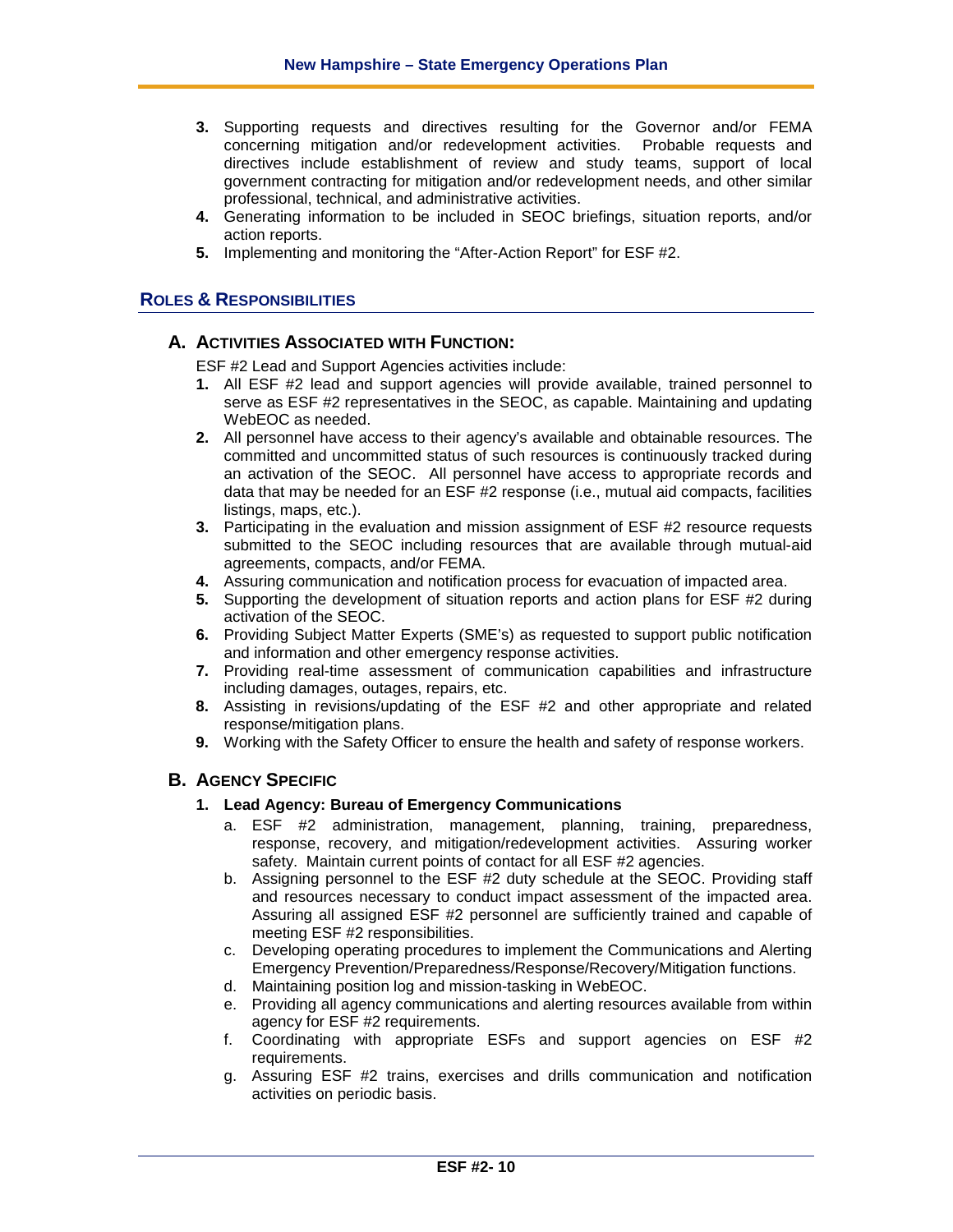- h. Providing mobile communications and alerting assets.
- i. Keeping ESF #2 agencies updated upon all new guidelines and strategies developed or released for communications and alerting.
- j. Responsible for the forwarding and coordinating of inquiries and information received from the public to the Public Information Officer (PIO).
- k. Maintaining State Public Safety Answering Point (PSAP), tracking and analyzing calls for situational awareness of emergency. Maintaining statistical data regarding call volume. Assuring provision of Alternate State Warning Point.
- l. Providing Emergency Notification System (ENS) warning system or equivalent.
- m. Providing language line interpreter service, TDD and other devices and services for emergency communication and alerting response to the public. **Special Note:** HSEM will support ESF #2 by providing primary communications assistance/capabilities within SEOC and mobile communication assets.

#### **2. Support Agencies**

- a. **N.H. State Police**
	- i. Assigning personnel to support ESF #2 activities.
	- ii. Working with other ESF #2 agencies, maintain current evacuation and surge routing to assist with routing and notification of EPZ communities.
	- iii. Functioning as Primary State Warning Point.
	- iv. Providing a central communications link by which the utilities notify the State/key personnel of an emergency at nuclear power plants.
	- v. Maintaining database of all agency-owned communications and notification assets.
	- vi. Providing central communications link for dam operators/owners to notify State of emergency or potential emergency situation.
	- vii. Providing back-up communications support as needed.
	- viii. Coordinating law enforcement notification and information for traffic control, public safety and security.
	- ix. Providing information on and support for acquiring communication and notification resources for evacuation, surge and re-entry activities.

#### b. **N.H Dept. of Transportation**

- i. Assigning personnel to support ESF #2 activities.
- Maintaining a database of all agency-owned communications and notification assets.
- iii. Assessing and reporting damage to agency and other State communication and notification infrastructure. Assist with repair and restoration.
- iv. Assisting in maintenance (or development) of roads, pathways, etc. to reach remote antennae and other communication infrastructure impacted by incident.
- v. Providing emergency signage and other assets for notification purposes.
- vi. Assisting with notification to the public of evacuation and re-entry information.

#### c. **N.H. Dept. of Safety, State Patrol**

- i. Assigning personnel to support ESF #2 activities.
- ii. Assisting in provision of communications and alerting activities on State's waterway system, as appropriate. This includes information on evacuation and re-entry.
- iii. Maintaining a database of all agency-owned communications and notification assets.
- iv. Providing assistance in repair and restoration of assets for ESF #2 emergency response requirements.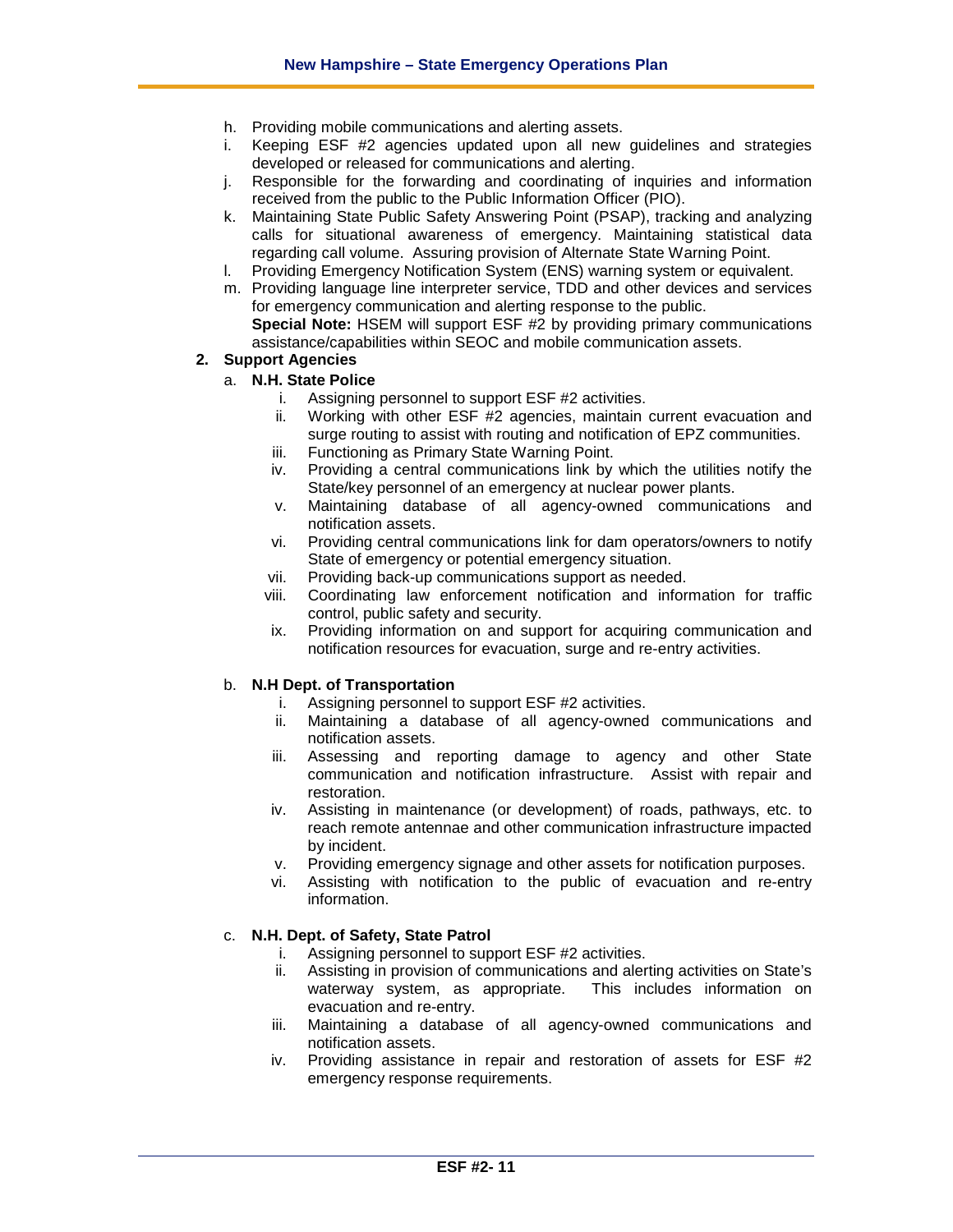v. Maintaining database of all agency-owned communications and notification assets.

# d. **N.H. National Guard**

- i. Setting security and safety zones as deemed necessary and make appropriate notifications.
- ii. Assisting in provision of communications and alerting during evacuations and re-entries.
- iii. Providing SMEs and technical support as requested.

#### e. **N.H. Dept. of Fish and Game**

- i. Assigning personnel to support ESF #2 activities.
- ii. Assisting in provision of communications and alerting activities on State's waterways and within forests and wildlands. Includes information on evacuation and re-entry.
- iii. Providing assistance in repair and restoration of assets for ESF #2 emergency response requirements.
- iv. Maintaining database of all agency-owned communications and notification assets.

#### f. **N.H. Dept. of Resources and Economic Development**

- 
- i. Assigning personnel to support ESF #2 activities.<br>ii. Conducting maintenance on agency-owned ii. Conducting maintenance on agency-owned communication infrastructure.
- iii. Providing communication and alerting support via radio repeater network.
- iv. Assisting in maintenance and development of routes required to maintain, repair communications infrastructure.
- v. Maintaining database/inventory on all agency-owned communication and alerting notification.
- vi. Coordinating communications between State Police, DRED and local fire departments during wildland fires and fires in state reservations and parks.
- vii. Providing evacuation and re-entry communications and alerting in state owned parks.
- viii. Providing assistance in repair and restoration of assets for ESF #2 emergency response requirements.
- ix. Providing SMEs and technical support to all ESF #2 activities.

#### g. **U.S. Coast Guard**

- i. Providing communication and alerting on navigable rivers and federal waterways and all vessel traffic upon them.
- ii. Setting security and safety zones as deemed necessary and make appropriate notifications.
- iii. Assisting in provision of communications and alerting during evacuations and re-entries.
- iv. During flood operations, providing communication and notifying assistance needed, including provision of marine vessels, aircraft and environmental threat resources.
- v. Providing SMEs and technical support as requested.
- vi. Maintaining close communication with ESF #2 Lead Agency during emergency preparedness, response and recovery operations to ascertain level and type of support needed and to gain situational awareness.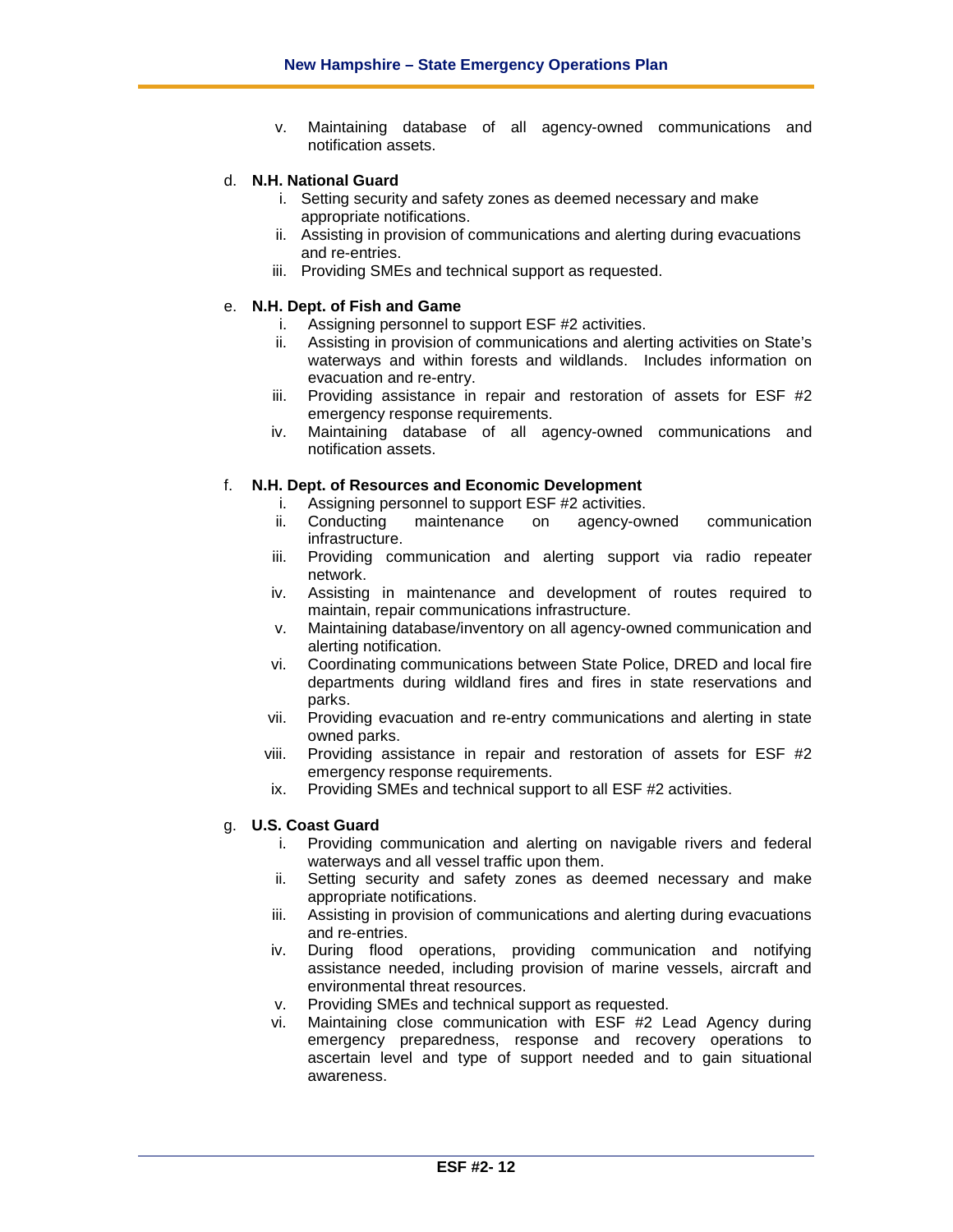#### h. **Amateur Radio Emergency Services (ARES)**

- i. Providing emergency amateur radio services, personnel and equipment as requested.
- ii. Setting-up and operating organized communication network for governmental and emergency officials, as well as non-commercial communication for residents and visitors affected by disasters.
- iii. Providing trained personnel to function in communications room in SEOC during an incident.
- iv. Providing communications and alerting services when regular lines have been damaged or compromised, especially during power-outages and destruction of communications and alerting infrastructure.
- v. Assisting in coordination of communications if radio frequencies among responders are not aligned.
- vi. Providing communications to/from multiple response/emergency facilities (shelters, reception centers, etc.)
- vii. Providing redundancy for emergency communications.
- viii. Providing SMEs and technical expertise for ESF #2 activities.
- ix. Maintaining database/inventory of all available resources, including up to date contact information.

#### i. **N.H. Telecommunication Emergency Response Team (TERT)**

- i. Establishing selected trained personnel to assist in ESF #2 activities and response.
- ii. Providing assistance to PSAP and personnel and equipment into the field and at command posts.
- iii. Providing communications, when requested, from and to multiple sites activated or staffed in emergency situations.
- iv. Providing personnel to assist with communications at the SEOC.
- v. Maintaining database/inventory of all available resources, including up to date contact information.
- vi. Providing SMEs and technical expertise for ESF #2 activities.
- vii. Assisting in provision of redundancy for communications and alerting activities.

#### j. **N.H. Dept. of Information Technology (in cooperation with DESC IT Management)**

- i. Identifying trained individuals and SMEs that can support activities of ESF #2 during an emergency situation.
- ii. Assisting in providing information on State-owned inventory and resources available to support ESF communications and notification responsibilities.
- iii. Providing information on and capabilities to State wide communication system for cyber security.

#### k. **Area/Regional/County Dispatch Centers**

- i. Providing communications and notifications to area mutual aid partners during an emergency situation.
- ii. Providing a redundant notification system for statewide communications.
- iii. Providing communication links between State communications, fire district mutual aid partners and local officials in impacted area, including Plume EPZ (in radiological emergency at nuclear power plant).
- iv. Providing personnel, SMEs and resources, as capable.
- v. Activating siren systems upon request of HSEM.
- vi. Providing situational awareness through direct communication and entries on WebEOC.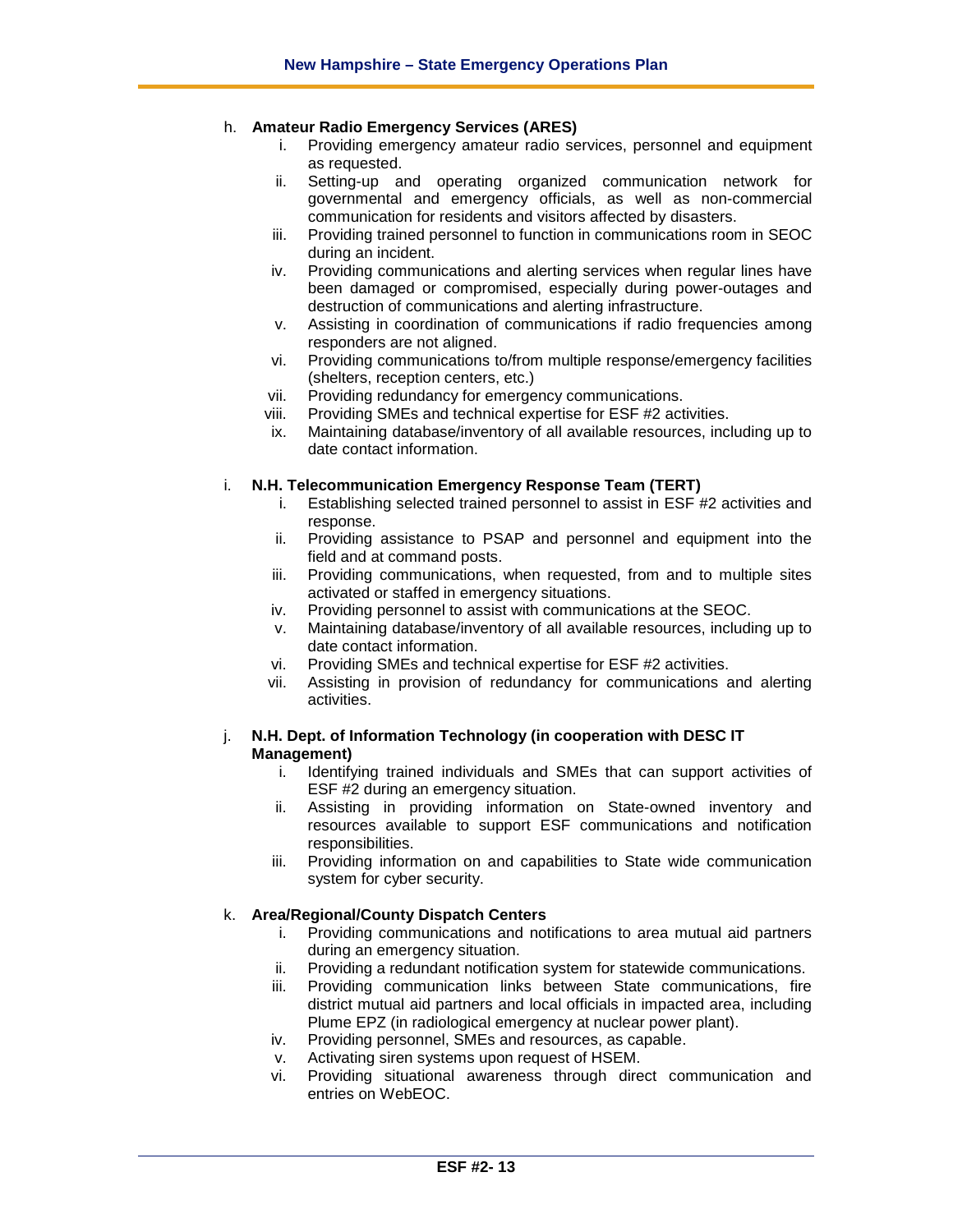#### l. **N.H. Public Utilities Commission**

- Assisting in alerting all incumbent telephone, cell phone providers of potential or occurring emergency situation that may impact their facilities and/or equipment.
- ii. Coordinating information to/from utilities (energy and communications) regarding impact (or potential impact) including:
	- 1. Coverage area affected.
	- 2. Facilities or infrastructure affected.
	- 3. Major communications center impacted.
	- 4. Points of contact.
	- 5. System status and restoration projections.
- iii. Functioning as liaison between State and telecommunications utilities, cable companies and the Federal Communications Commission.

#### m. **National Weather Service**

- i. The NWS offices in Gray, Me. covers NOAA services for all ofNew Hampshire.
- ii. Providing continuous situational awareness of weather conditions and weather-related hazards and emergencies.
- iii. Operating the National Weather Radio (NWR), a nationwide network of radio stations broadcasting continuous weather information directly from the nearest NWS office. The NWR broadcasts official Weather Service The NWR broadcasts official Weather Service warnings, watches, and forecasts.
- iv. Broadcasting of warnings and post-event information for all types of hazards including natural, environmental and public safety. NWR requires special radio receiver or scanner capable of picking up the signal. HSEM maintains such a receiver. Broadcasts are found in the VHF public service band at the following seven frequencies (MHz):

| <b>Call Sign</b> | <b>Site Name</b> | Location        | <b>Frequency</b> | <b>Power</b> |
|------------------|------------------|-----------------|------------------|--------------|
| <b>WNG544</b>    | Clarksville      | Ben Young Hill  | 162.4            | 300W         |
| <b>WNG546</b>    | Hanover          | Moose Mtn.      | 162.525          | 300W         |
| <b>WNG545</b>    | Holderness       | Mt. Prospect    | 162.55           | 300W         |
| K7741            | Mt. Washington   | Mt. Washington  | 162.5            | 300W         |
| <b>WNG575</b>    | Pack Monadnock   | Peterborough    | 162.525          | 300W         |
| WXJ40            | Concord          | Plausawa Hill   | 162.4            | 330W         |
| <b>KZZ40</b>     | Deerfield        | Saddleback Mtn. | 162.45           | 300W         |

#### n. **New Hampshire Association of Broadcasters**

- i. Providing dissemination of emergency information to the public.
- ii. NH Association of Broadcasters represents over 98% of NH's over-the-air radio and television stations.

# **C. COORDINATION WITH OTHER EMERGENCY SUPPORT FUNCTIONS**

- All ESFs will coordinate, as appropriate, with other ESFs by providing:
- **1.** Notifying available resources, including meeting specialized transportation needs.
- **2.** Providing availability of subject matter experts for specialized requirements.
- **3.** Coordinating all communications and messaging to the public through the PIO/JIC.
- **4.** Notifying the availability of resources including mobile, storage, collection and staging assets.
- **5.** Providing communications and alerting support for other ESF responders and to meet needs as requested and as capable.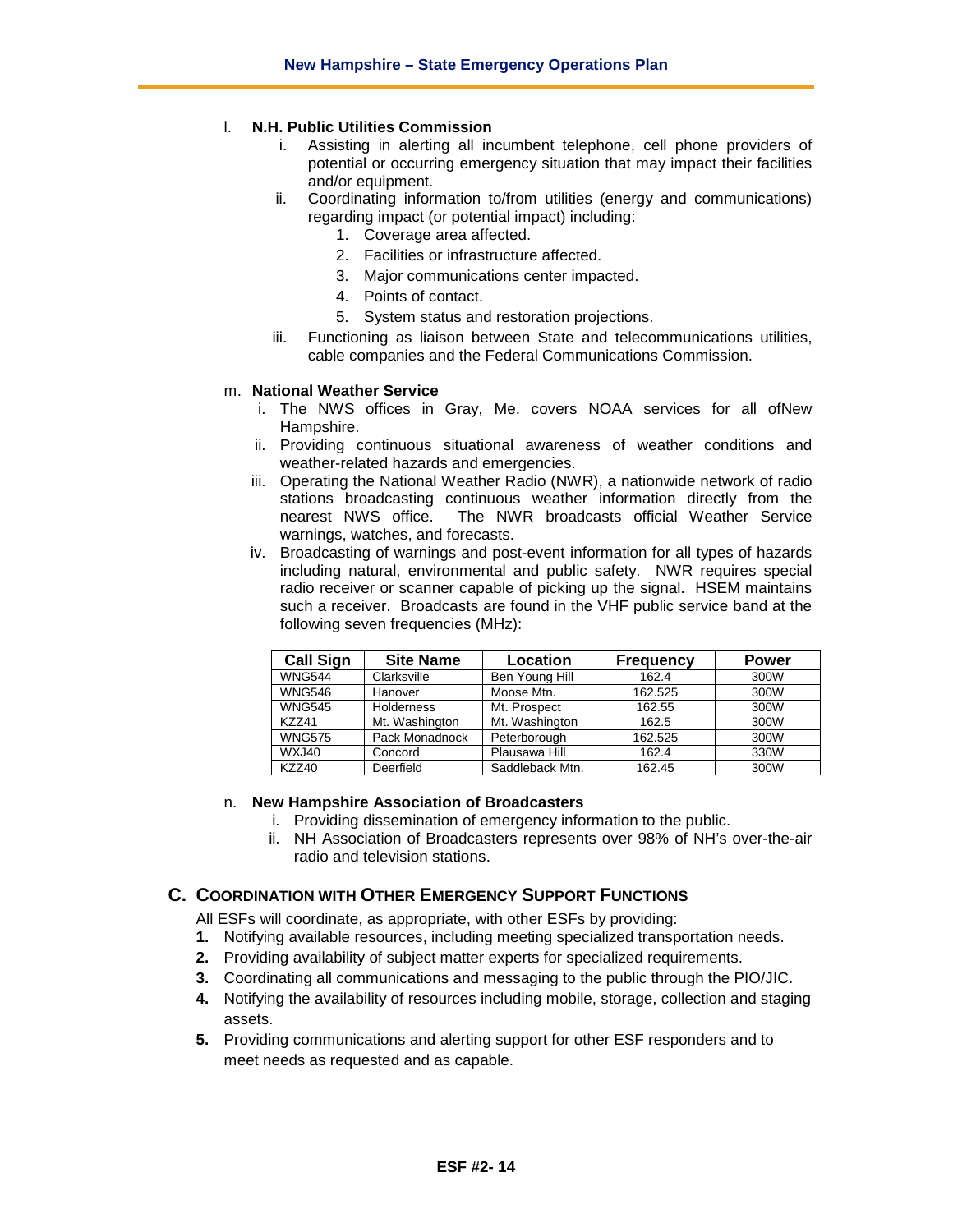# **D. SEOP HAZARD-SPECIFIC INCIDENT APPENDICES WITH ESF #2 RESPONSIBILITIES**

- Terrorism
- Radiological Incident at Nuclear Power Plant
- Hazardous Materials
- Public Health Emergency

# **FEDERAL RESPONSE INTERFACE/STATE & INTERNATIONAL MUTUAL AID**

When communication and alerting requests exceed the capability of the State, with the approval of the Governor, the ESF #2 Lead Agency will coordinate activities with the lead Federal agency for ESF #2 under the provisions of the *National Response Framework (NRF).* State and International Mutual Aid agreements (EMAC/IEMAG, etc.) may also be activated as the situation warrants.

# **ADMINISTRATION AND LOGISTICS**

# **A. POLICIES**

- **1.** All agency and ESF Plans provide for administrative and logistical support necessary to maintain a 24-hour, 7 day a week sustained operation.
- **2.** Administrative and logistical support of operational field elements is the responsibility of each participating agency.
- **3.** Provision is made by each participating agency to record all resources used in support of the emergency operation and provide such information to the Finance and Administration Section for consolidation and recording.
- **4.** Participating agencies will be notified when threshold levels are reached for implementation of any federal assistance programs or requests from mutual aid compacts.

# **B. NOTIFICATION AND REPORTING**

# **1. Notification**

- a. The N.H. State Police, a municipality or State Agency will notify HSEM that an incident has occurred, or has the potential to occur, that threatens or impacts an area of New Hampshire. HSEM will gather information for on-going situational awareness and notify ESFs, as appropriate.
- b. HSEM personnel will make the decision to activate the SEOC and determine level of activation.
- c. If SEOC activation is determined to be necessary, the HSEM Agency Liaison will notify the ESF Lead Agency of the activation and request designated personnel to report to the SEOC or to remain on stand-by.
- d. The Lead Agency will then notify the appropriate ESF Support Agencies and determine coverage/duty roster for the ESF desk in the SEOC. WebEOC software will be utilized to provide continuous situational awareness.
- e. All ESF agencies will make appropriate notifications to their appropriate regions, districts or local offices.
- f. The above notification process will be utilized for all phases of activation and activities in which the ESF will be involved.
- **2. Event Reporting**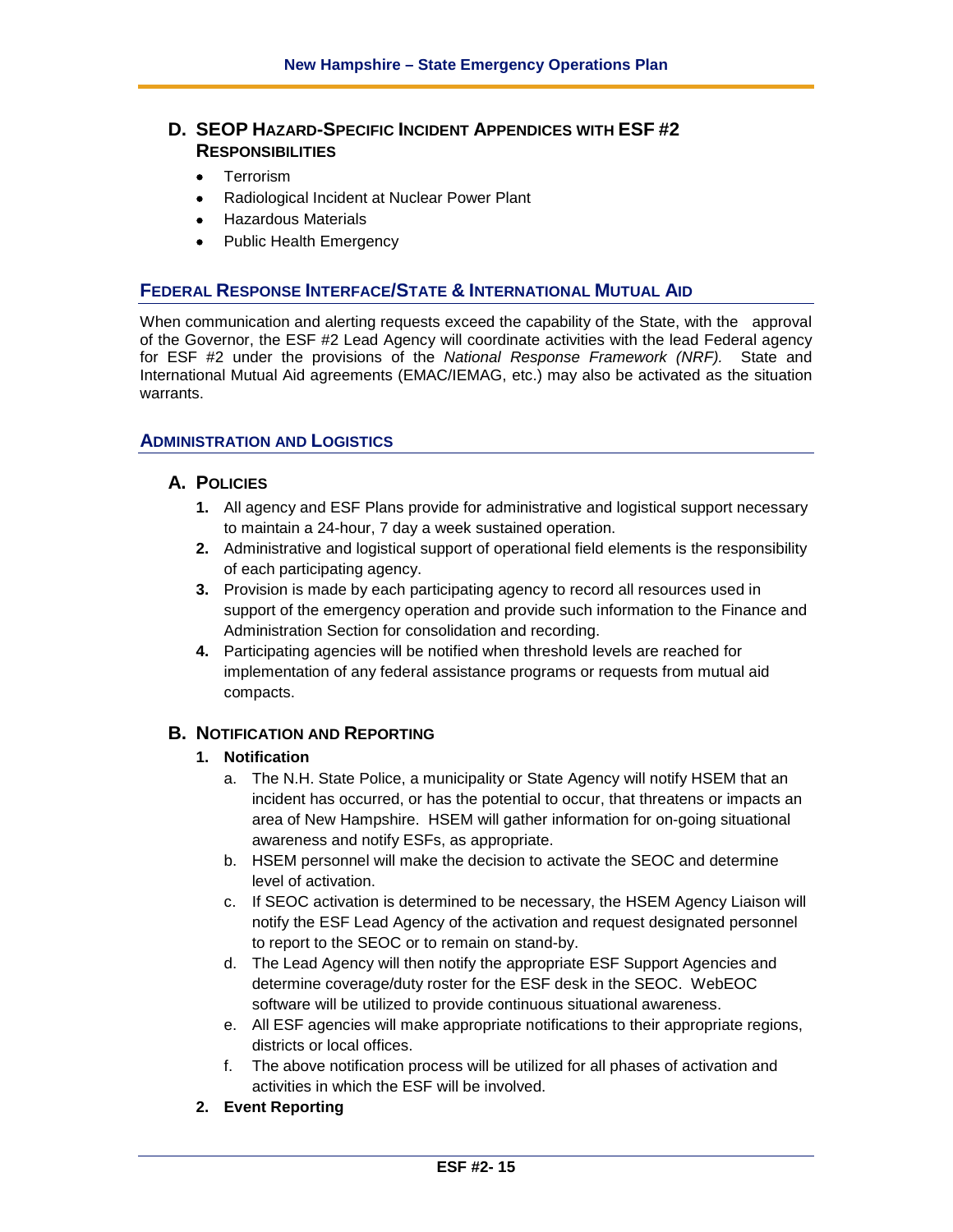- a. Event and position logs should be maintained by each ESF agency in sufficient detail to provide historical data on activities taken during the event.
- b. Agencies are also expected to keep their Lead Agency updated upon all activities and actions.
- c. The Lead Agency will be responsible for making periodic reports to their Sections on activities taken by the ESF, in total, during the event and assure they are properly documented.
- d. All financial reporting will be done through the ESF Lead Agency on behalf of their support agencies. All financial management documents must comply with standard accounting procedures and applicable agency, State and Federal guidelines, rules, standards and laws.

#### **3. Agreements/MOUs, etc.**

Lead and Support Agencies will maintain up-to-date agreements and Memorandums of Understanding, Letters of Agreement (MOU/LOA) with various other agencies, regions, states or countries, as appropriate. Each agency is responsible for keeping these documents updated and with appropriate points of contact. Support Agencies should keep the Lead Agency informed of any such agreements that may impact resources or capabilities during an emergency incident. The State of New Hampshire also maintains agreements and mutual aid compacts. These may be activated as the situation warrants.

# **DEVELOPMENT, MAINTENANCE AND IMPLEMENTATION OF ESF/SEOP**

# **A. RESPONSIBILITIES**

Development, maintenance and implementation of this Appendix rests with the Lead Agency in consultation and collaboration with the Support Agencies.

# **B. CORRECTIVE ACTIONS**

Following each activation, exercise, etc. in which this ESF has been activated, an After-Action Report should be conducted by the Lead Agency with the appropriate Support Agencies. A Corrective Action/Improvement Plan should be developed and incorporated into the ESF response activities when updated.

# **C. UPDATING & REVISION PROCEDURES**

The primary responsibility for the development and overall maintenance of the SEOP belongs to HSEM. Assistance and input will be sought from all ESFs.

Updating and maintenance of this ESF Appendix rests with the Lead Agency. Coordination, input and assistance should be sought from all the agencies involved in the ESF activities. An annual review of the Appendix should be conducted with information provided to HSEM for incorporation into the next SEOP scheduled update. This does not preclude the incorporation of any changes immediately into the ESF Appendix. If information collected is of serious enough nature to require immediate revision, HSEM will produce such a revision of the SEOP ahead of schedule.